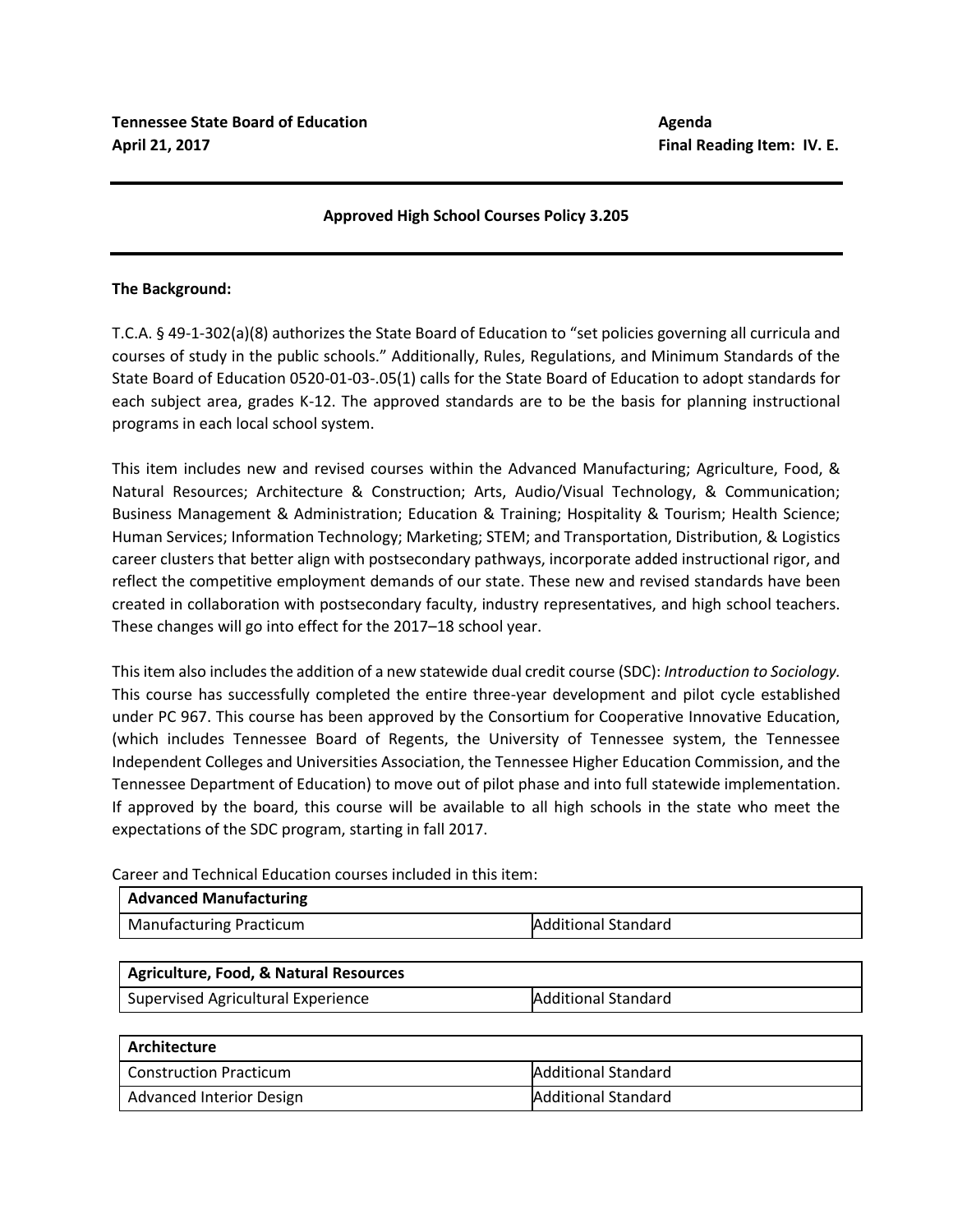| <b>Arts, Audio/Visual Technology, &amp; Communication</b> |                            |
|-----------------------------------------------------------|----------------------------|
| <b>Applied Arts Practicum</b>                             | <b>Additional Standard</b> |

| <b>Business Management &amp; Administration</b> |                                     |  |  |  |
|-------------------------------------------------|-------------------------------------|--|--|--|
| Human Resources Management Practicum            | New Course                          |  |  |  |
| Human Resource Management                       | New Course                          |  |  |  |
| <b>Business Management</b>                      | Additional/Revised Standards        |  |  |  |
| Business & Entrepreneurship Practicum           | <b>Additional/Revised Standards</b> |  |  |  |
| <b>Health Services Administration Practicum</b> | Additional/Revised Standards        |  |  |  |

| <b>Education &amp; Training</b>                  |                            |  |  |  |
|--------------------------------------------------|----------------------------|--|--|--|
| <b>Educational Therapy and Support I</b>         | New Course                 |  |  |  |
| <b>Educational Therapy and Support II</b>        | New Course                 |  |  |  |
| <b>Educational Therapy and Support III</b>       | New Course                 |  |  |  |
| <b>Educational Therapy and Support Practicum</b> | New Course                 |  |  |  |
| Early Childhood Education Careers IV             | <b>Additional Standard</b> |  |  |  |
| Teaching as a Profession III                     | <b>Additional Standard</b> |  |  |  |

| <b>Health Science</b>             |                                     |  |  |
|-----------------------------------|-------------------------------------|--|--|
| Behavioral & Community Health     | <b>Additional/Revised Standards</b> |  |  |
| <b>Cardiovascular Services</b>    | <b>Additional/Revised Standards</b> |  |  |
| Clinical Internship               | <b>Additional/Revised Standards</b> |  |  |
| <b>Dental Science</b>             | <b>Additional/Revised Standards</b> |  |  |
| <b>Emergency Medical Services</b> | <b>Additional/Revised Standards</b> |  |  |
| <b>Health Science Education</b>   | <b>Additional/Revised Standards</b> |  |  |
| <b>Nursing Education</b>          | <b>Additional/Revised Standards</b> |  |  |
| <b>Rehabilitation Careers</b>     | <b>Additional/Revised Standards</b> |  |  |

| Hospitality & Tourism       |                                    |  |  |
|-----------------------------|------------------------------------|--|--|
| Event Planning & Management | <b>Additional Course Standards</b> |  |  |
| <b>Culinary Arts IV</b>     | Additional Course Standard         |  |  |

| <b>Human Services</b>    |                            |
|--------------------------|----------------------------|
| Human Services Practicum | Additional Course Standard |

| Information Technology |                            |  |  |
|------------------------|----------------------------|--|--|
| IT Clinical Internship | <b>Additional Standard</b> |  |  |
| Web Design Practicum   | <b>Additional Standard</b> |  |  |
| Coding Practicum       | Additional standard        |  |  |